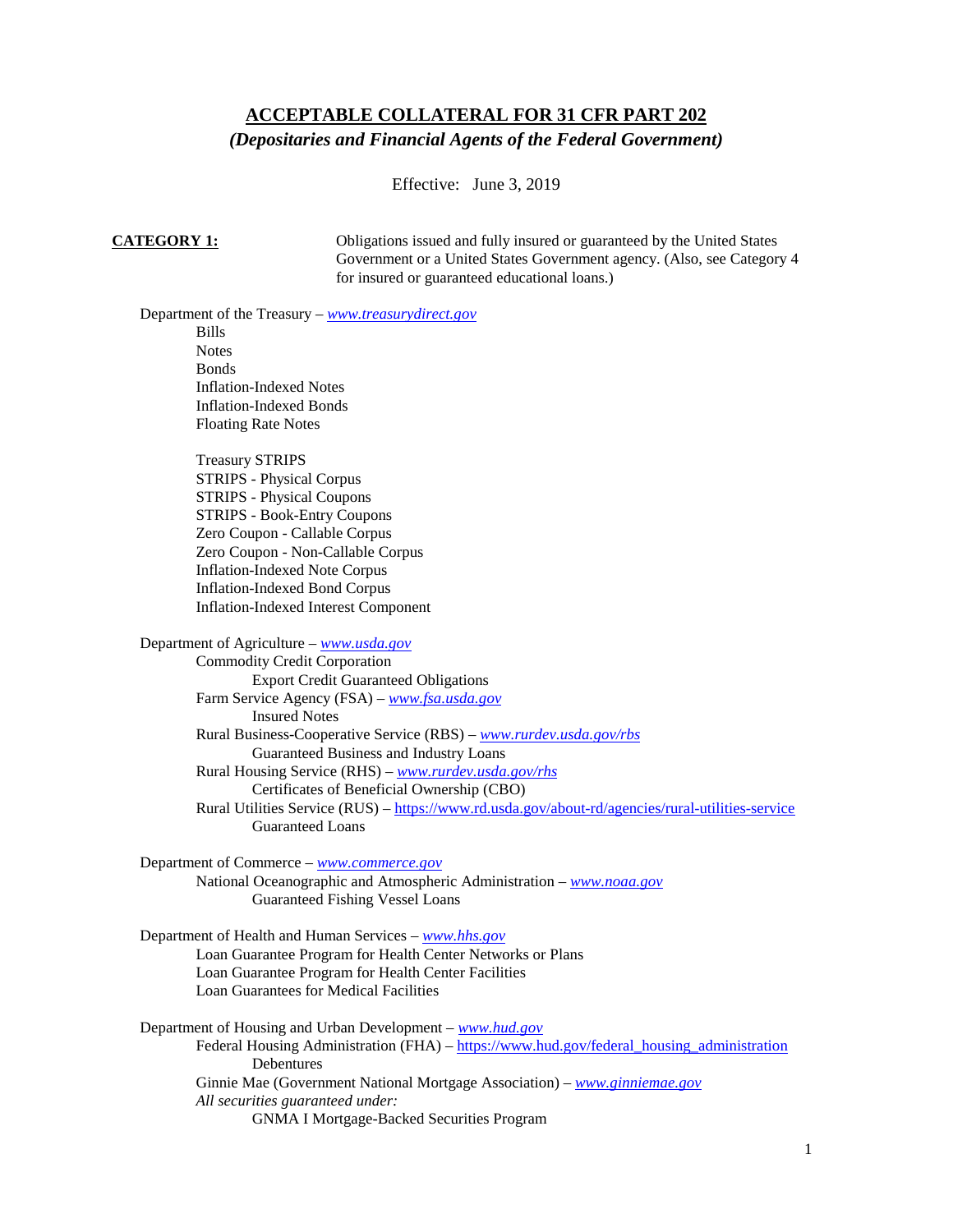GNMA II Mortgage-Backed Securities Program GNMA Multiclass Program Platinum Securities REMICs Callable Class Securities Stripped Mortgage-Backed Securities (SMBS) Program Public Housing Agency Public Housing Agency Bonds (Issued under Section 11 of U.S. Housing Act of 1937 for Public Housing Program) Section 108 Guaranteed Loan Program – *<https://www.hud.gov/hudprograms/section108>* Section 108 Government Guaranteed Notes Section 108 Government Guaranteed Participation Certificates Department of Transportation – *[www.dot.gov](http://www.dot.gov/)* Federal Highway Administration- *[www.fhwa.dot.gov](http://www.fhwa.dot.gov/)* Secured Loans, Loan Guarantees, and Lines of Credit issued under the Transportation Infrastructure Finance and Innovation Act of 1998, Section 1501 et. seq. of Public Law 105-178 (23 U.S.C. 181 et. seq.) Federal Railroad Administration – *[www.fra.dot.gov](http://www.fra.dot.gov/)* Railroad Loans and Loan Guarantees issued under Title V of the Railroad Revitalization and Regulatory Reform Act of 1976 Maritime Administration – *[www.marad.dot.gov](http://www.marad.dot.gov/)* Title XI Ship & Shipyard Guaranteed Obligations Department of Veterans Affairs- *[www.va.gov](http://www.va.gov/)* VA-Backed Mortgages Collateralized Mortgage Obligations (CMO) Real Estate Mortgage Investment Conduits (REMIC) Export-Import Bank – *[www.exim.gov](http://www.exim.gov/)* All Export-Import Bank Guaranteed Loans Federal Deposit Insurance Corporation – *[www.fdic.gov](http://www.fdic.gov/)* FDIC Structured Sale Guaranteed Notes National Credit Union Administration – *[www.ncua.gov](http://www.ncua.gov/)* NCUA Guaranteed Notes Overseas Private Investment Corporation – *[www.opic.gov](http://www.opic.gov/)* Guaranteed Notes Guaranteed Certificates of Participation Small Business Administration (SBA) – *[www.sba.gov](http://www.sba.gov/) Development Company Loan Program under Title V of the Small Business Investment Act of 1958, as amended:*  Development Company Participation Certificates *Small Business Investment Company (SBIC) Program under Title III of the Small Business Investment Act:*  SBIC Debenture Trust Certificates SBIC Participating Security Trust Certificates *Loans Made by Lenders under Section 7(a) of the Small Business Act of 1953, as amended. Must represent interests in the guaranteed portions of Section 7(a) SBA guaranteed loans:*  Guaranteed Interest Certificates Guaranteed Loan Pool Certificates Secondary Market Guarantee Program for 504 First Mortgage Loan Pools under Section 503 of the American Recovery and Reinvestment Act of 2009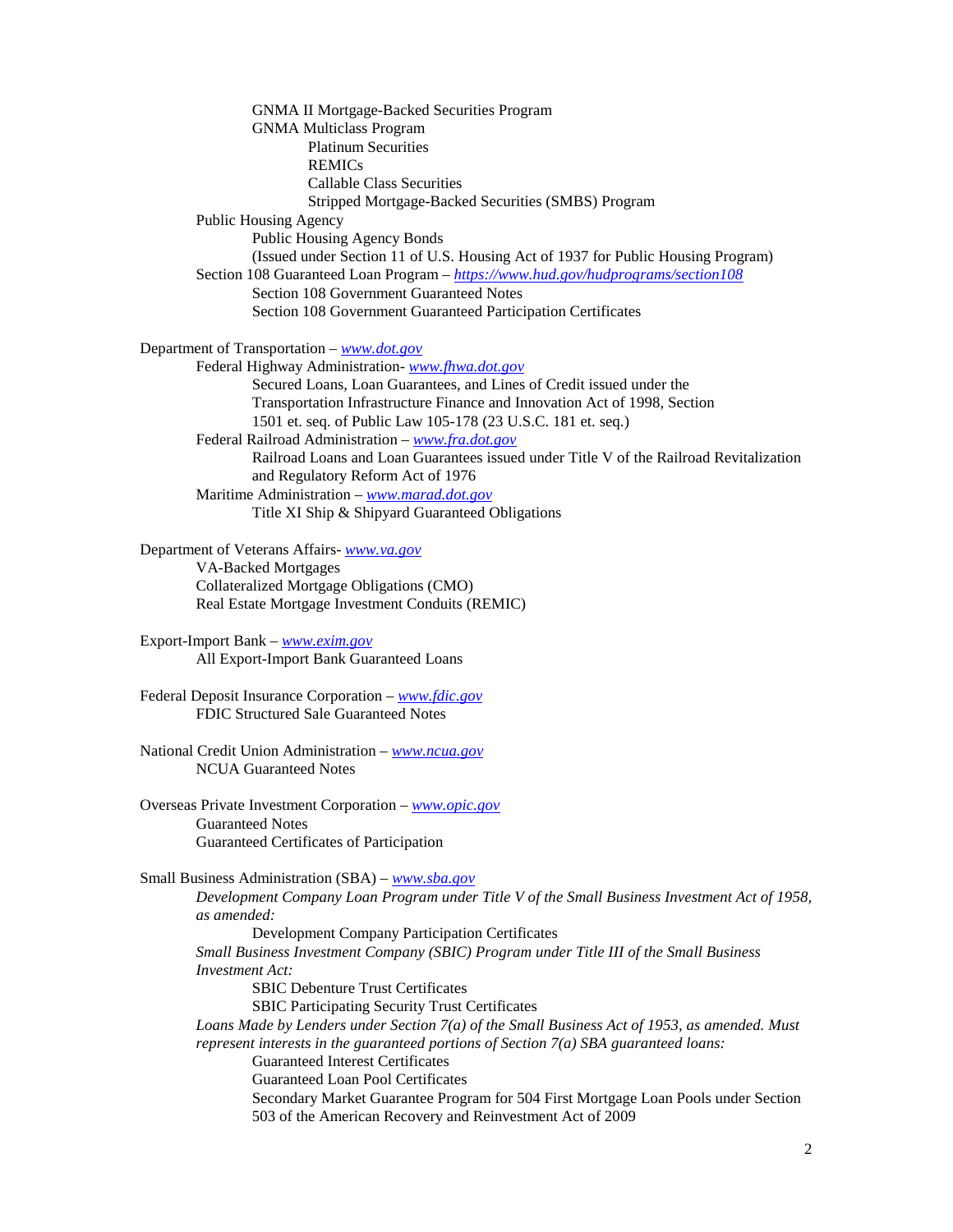First Mortgage Loan Pool Certificates

U.S. Agency for International Development (USAID) – *[www.usaid.gov](http://www.usaid.gov/)* Notes and Bonds guaranteed under: Worldwide Housing Guarantee Program (22 U.S.C. §§ 2181-82) Israel Guarantee Program (22 U.S.C. 2186) Emergency Wartime Supplemental Appropriations Act of 2003 Guaranteed Notes Program (Title I of Pub. Law 108-11) (Israel or Egypt) **CATEGORY 2:** -- Obligations of United States Government-Sponsored Enterprises (GSEs) and Government-Sponsored Corporations (GSCs) that under specific statute may be accepted as security for public funds. Farm Credit System (FCS) - *[www.fca.gov](http://www.fca.gov/)* Federal Farm Credit Funding Corporation - *[www.farmcredit-ffcb.com/](http://www.farmcredit-ffcb.com/)* Federal Farm Credit Banks Consolidated Systemwide Discount Notes Federal Farm Credit Banks Consolidated Systemwide Bonds Optional Principal Redemption Bonds Stripped Components Federal Agricultural Mortgage Corporation (Farmer Mac) - *[www.farmermac.com](http://www.farmermac.com/)* Discount Notes Medium-Term Notes Bonds Agricultural Mortgage-Backed Securities Stripped Components Federal Home Loan Bank System - *[www.fhlb-of.com](http://www.fhlb-of.com/)* Discount Notes Consolidated Bonds Fixed-Rate Bonds Variable-Rate Bonds Step-Rate Bonds Conversion Bonds Zero Coupon Bonds Indexed Bonds Range Bonds Global Debt Program *{U.S. Dollar-denominated only}* Stripped Components Federal Home Loan Mortgage Corporation (Freddie Mac) - *[www.freddiemac.com](http://www.freddiemac.com/)* Reference Bills Program Reference Notes Program Subordinated Debt Discount Notes Medium-Term Notes Stripped Components Callable Corpus Components Interest Components *Mortgage-Backed Securities:* Uniform Mortgage-Backed Securities (UMBS) [See note below] Participation Certificates (PCs) Including Giant PCs, ARM PCs, Multifamily PCs, and Gold PCs Real Estate Mortgage Investment Conduits (REMIC) Including Reference REMICs Multi-Family K Certificates (Limited to issuances that are guaranteed by senior class) Stripped Components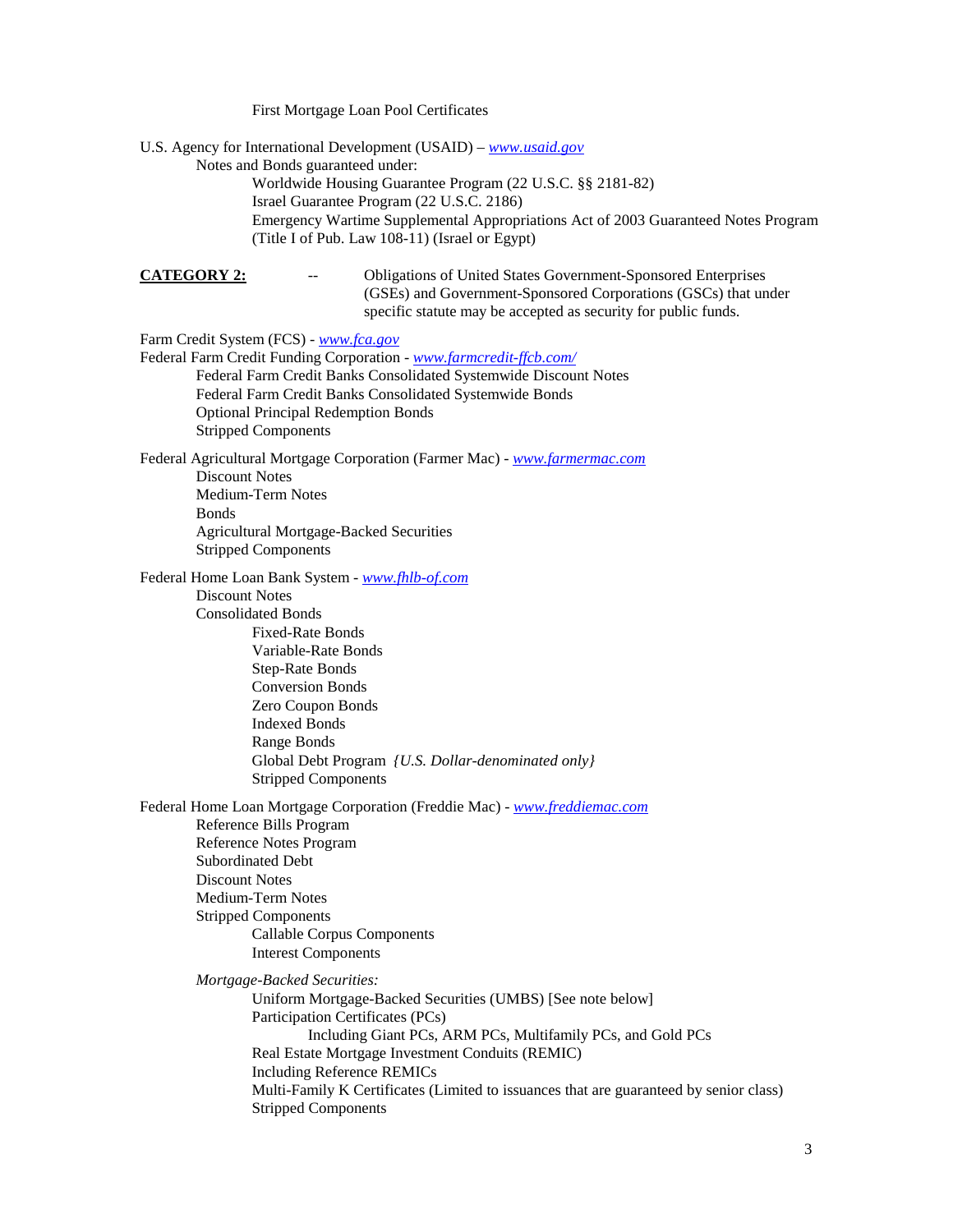Federal National Mortgage Association (Fannie Mae) - *[www.fanniemae.com](http://www.fanniemae.com/)* Benchmark Bills Benchmark Notes (Including Callable and Non-Callable Benchmark Notes) Benchmark Bonds Discount Notes Global Debt Facility Debt Securities *{U.S. Dollar-denominated only}* Medium-Term Notes Debentures Subordinated Debt (including Capital Debentures) General Unsecured Fannie Mae Debt Obligations Stripped Components

*Mortgage-Backed Securities:*

Uniform Mortgage-Backed Securities (UMBS) [See note below] Guaranteed Mortgage-Backed Securities (MBS) Guaranteed REMIC Securities Guaranteed Grantor Trust Pass-Through Securities FASITs (Financial Asset Securitization Investment Trust) Stripped Components

*NOTE: On June 3, 2019, Fannie Mae and Freddie Mac began issuing Uniform Mortgage-Backed Securities (UMBS) in place of TBA-eligible mortgage-backed securities. UMBS are issued through the Fannie Mae and Freddie Mac joint venture, Common Securitization Solutions, using the Common Securitization Platform.*

Financing Corporation (FICO) - (*[https://www.fdic.gov/deposit/insurance/risk/assesrte.html\)](https://www.fdic.gov/deposit/insurance/risk/assesrte.html)* Bonds

Stripped Components

Resolution Funding Corporation (REFCORP) Bonds

Stripped Components

Student Loan Marketing Association (SLMA) [See note below]:

*NOTE: On December 29, 2004, the Student Loan Marketing Association (commonly known as Sallie Mae or SLMA), a government-sponsored enterprise (GSE), was dissolved. Its remaining debt of approximately \$1.9 billion par amount as of December 29, 2004 was transferred to a trust and maintains the attributes accorded SLMA debt prior to SLMA's dissolution. Pursuant to the 1996 SLMA Reorganization Act, the "Sallie Mae" trademark has been assigned to SLM Corporation, subject to certain restrictions on its use on debt obligations by SLM Corporation and its subsidiaries. SLM Corporation and its subsidiaries are not sponsored by, or agencies of, the United States, and their debt is not GSE debt and should not be confused with SLMA debt. The acceptance of SLM Corporation debt is subject to the criteria under Category 7 of this list and is valued accordingly.*

Tennessee Valley Authority (TVA) - *[www.tva.gov](http://www.tva.gov/)*

Power Bonds Discount Notes Global Offering Series *{U.S. Dollar-denominated only}* Stripped Components

**CATEGORY 3:** -- Obligations issued or fully guaranteed by international development banks. *(These obligations are only acceptable if denominated in U.S. Dollars.)* 

World Bank Group – *[www.worldbank.org](http://www.worldbank.org/)* International Bank for Reconstruction and Development (IBRD or World Bank) – *[www.worldbank.org/ibrd](http://www.worldbank.org/ibrd)* **Notes**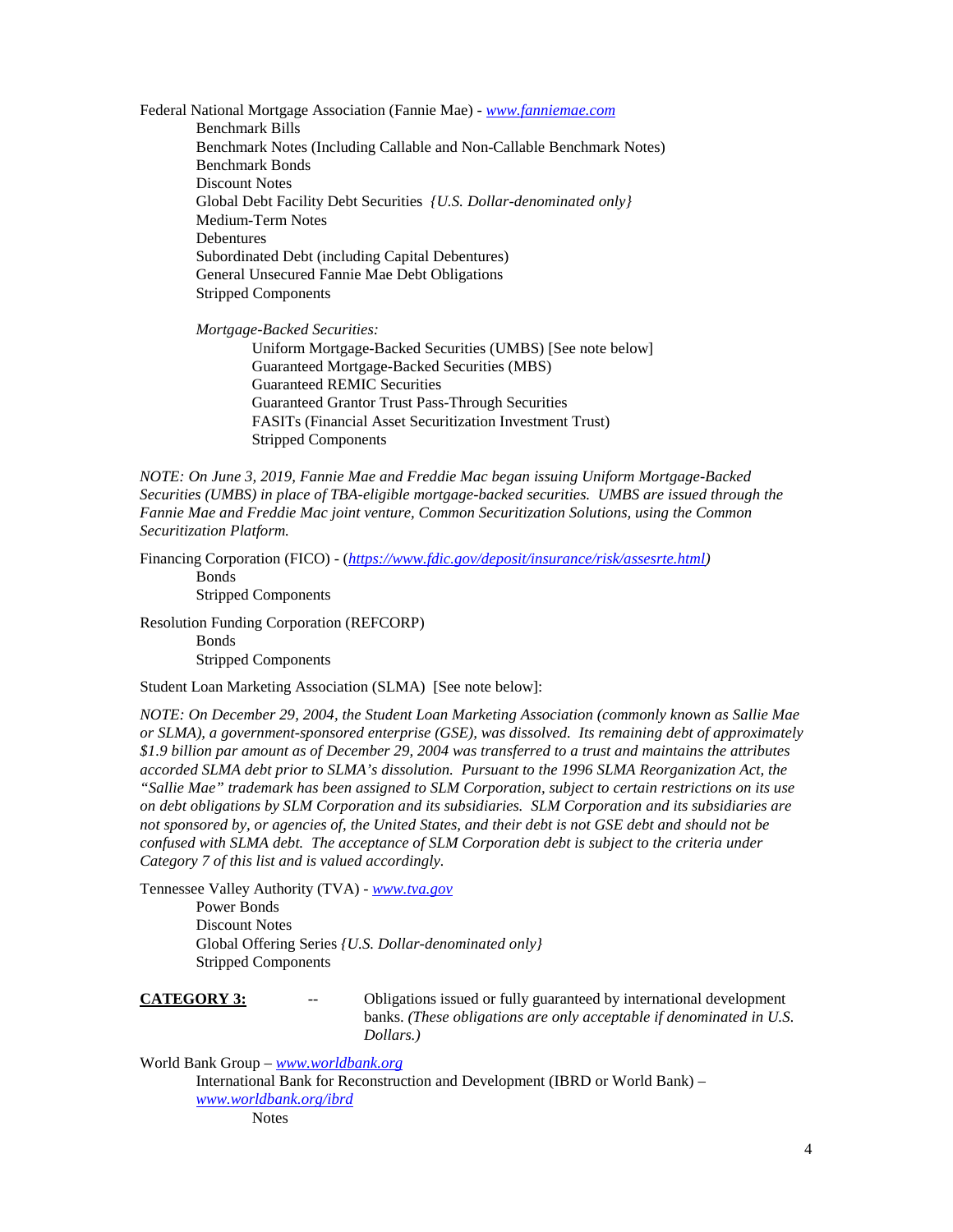Discount Notes Bonds World Bank securities offered under the following programs: COLTS (Continuously Offered Longer-Term Securities) GMTN (Global Multi-Currency Notes) GDIF (Global Debt Issuance Facility) MLT (Medium Long-Term Notes) CBF (Central Bank Facility) GSTN (Global Short Term Notes*)* Stripped Components International Finance Corporation (IFC) – *[www.ifc.org](http://www.ifc.org/)* **Notes** Discount Notes Global Medium Term Notes Bonds African Development Bank – *[www.afdb.org](http://www.afdb.org/)* Notes Bonds Commercial Paper Stripped Components Asian Development Bank – *[www.adb.org](http://www.adb.org/)* **Notes** Bonds Stripped Components Inter-American Development Bank (IADB) – *[www.iadb.org](http://www.iadb.org/)* **Notes** Discount Notes Bonds Stripped Components **CATEGORY 4:** -- Insured student loans or notes representing educational loans insured or guaranteed under a program authorized under Title IV of the Higher

Education Act of 1965, as amended, or Title VII of the Public Health Service Act, as amended. *(Note: Securities issued by the Student Loan Marketing Association are referenced in Category 2.)*

Department of Education- *[www.ed.gov](http://www.ed.gov/)*

### William D. Ford Direct Loan (DL) Program

- Authorizes four types of loans: Subsidized Stafford Loans and Unsubsidized Stafford Loans, which are made to student borrowers; PLUS loans, which are made to parents and graduate students; and Consolidation Loans.

- Repayment of the loans is guaranteed by the U.S. Department of Education. Loans, however, are serviced by guarantee agencies known as the Title IV Additional Servicers (TIVAS).

Department of Health and Human Services - *[www.hhs.gov](http://www.hhs.gov/)* Health Education Assistance Loan (HEAL) Program

**CATEGORY 5:** -- General Obligations issued by states of the United States and Puerto Rico that are not in default as to payments on principal or interest and that may be purchased by banks as investment securities under the limitations established by appropriate federal bank regulatory agencies.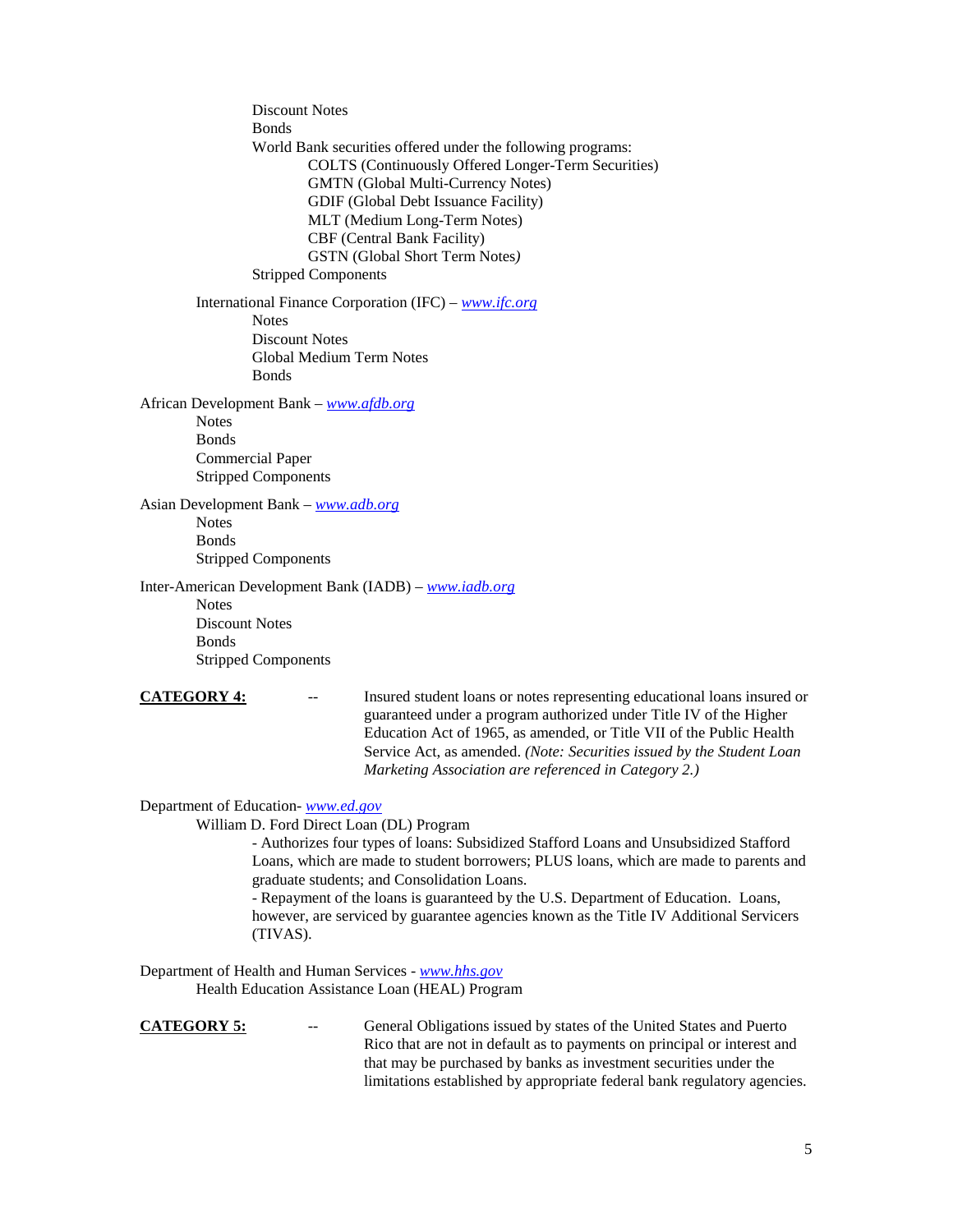(Acceptable if the obligations are "investment grade" as that term is defined in 12 CFR part 1, whereby the risk of default by an obligor is low and the pledgor has assessed the credit risk of the obligations in accordance with the due diligence requirements provided in the Office of the Comptroller of the Currency's *Supervisory [Guidance on Due Diligence Requirements in Determining Whether Securities are Eligible for](http://www.occ.gov/news-issuances/bulletins/2012/bulletin-2012-18.html)  [Investment.](http://www.occ.gov/news-issuances/bulletins/2012/bulletin-2012-18.html)*)

**CATEGORY 6:** -- Obligations of counties, cities, or other United States governmental authorities or instrumentalities that are not in default as to payments on principal or interest and that may be purchased by banks as investment securities under the limitations established by appropriate federal bank regulatory agencies.

(Acceptable if the obligations are "investment grade" as that term is defined in 12 CFR part 1, whereby the risk of default by an obligor is low and the pledgor has assessed the credit risk of the obligations in accordance with the due diligence requirements provided in the Office of the Comptroller of the Currency's *[Supervisory Guidance on Due Diligence Requirements in Determining Whether Securities are Eligible for](http://www.occ.gov/news-issuances/bulletins/2012/bulletin-2012-18.html)  [Investment](http://www.occ.gov/news-issuances/bulletins/2012/bulletin-2012-18.html)*.)

Acceptable collateral includes:

Bond Anticipation Notes (BAN) Tax Warrants & Tax Anticipation Notes (TAN) Revenue Bonds and Revenue Anticipation Notes (RAN) Municipal (including State) Revenue Bonds and Anticipation Notes

**CATEGORY 7:** -- Obligations of domestic corporations that may be purchased by banks as investment securities under the limitations established by appropriate federal bank regulatory agencies.

(Acceptable if the obligations are "investment grade" as that term is defined in 12 CFR part 1, whereby the risk of default by an obligor is low and the pledgor has assessed the credit risk of the obligations in accordance with the due diligence requirements provided in the Office of the Comptroller of the Currency's *[Supervisory Guidance on Due Diligence Requirements in Determining Whether Securities are Eligible for](http://www.occ.gov/news-issuances/bulletins/2012/bulletin-2012-18.html)  [Investment](http://www.occ.gov/news-issuances/bulletins/2012/bulletin-2012-18.html)*.)

- CMOs and REMICs backed by Government Agency Guaranty Mortgages, Government Agency Mortgage Certificates and Conventional Mortgages are acceptable provided they are "investment grade" as that term is defined in 12 CFR part 1, except that the risk of default by an obligor is very low and the pledgor has assessed the credit risk of the obligations in accordance with the due diligence requirements provided in the Office of the Comptroller of the Currency's *[Supervisory Guidance on Due Diligence Requirements in](http://www.occ.gov/news-issuances/bulletins/2012/bulletin-2012-18.html)  [Determining Whether Securities are Eligible for Investment](http://www.occ.gov/news-issuances/bulletins/2012/bulletin-2012-18.html)*.
- Non-Agency Residential Mortgage Backed Securities (RMBS) are acceptable provided they are "investment grade" as that term is defined in 12 CFR part 1, except that the risk of default by an obligor is very low and the pledgor has assessed the credit risk of the obligations in accordance with the due diligence requirements provided in the Office of the Comptroller of the Currency's *[Supervisory Guidance on Due](http://www.occ.gov/news-issuances/bulletins/2012/bulletin-2012-18.html)  [Diligence Requirements in Determining Whether Securities are Eligible](http://www.occ.gov/news-issuances/bulletins/2012/bulletin-2012-18.html)  [for Investment](http://www.occ.gov/news-issuances/bulletins/2012/bulletin-2012-18.html)*.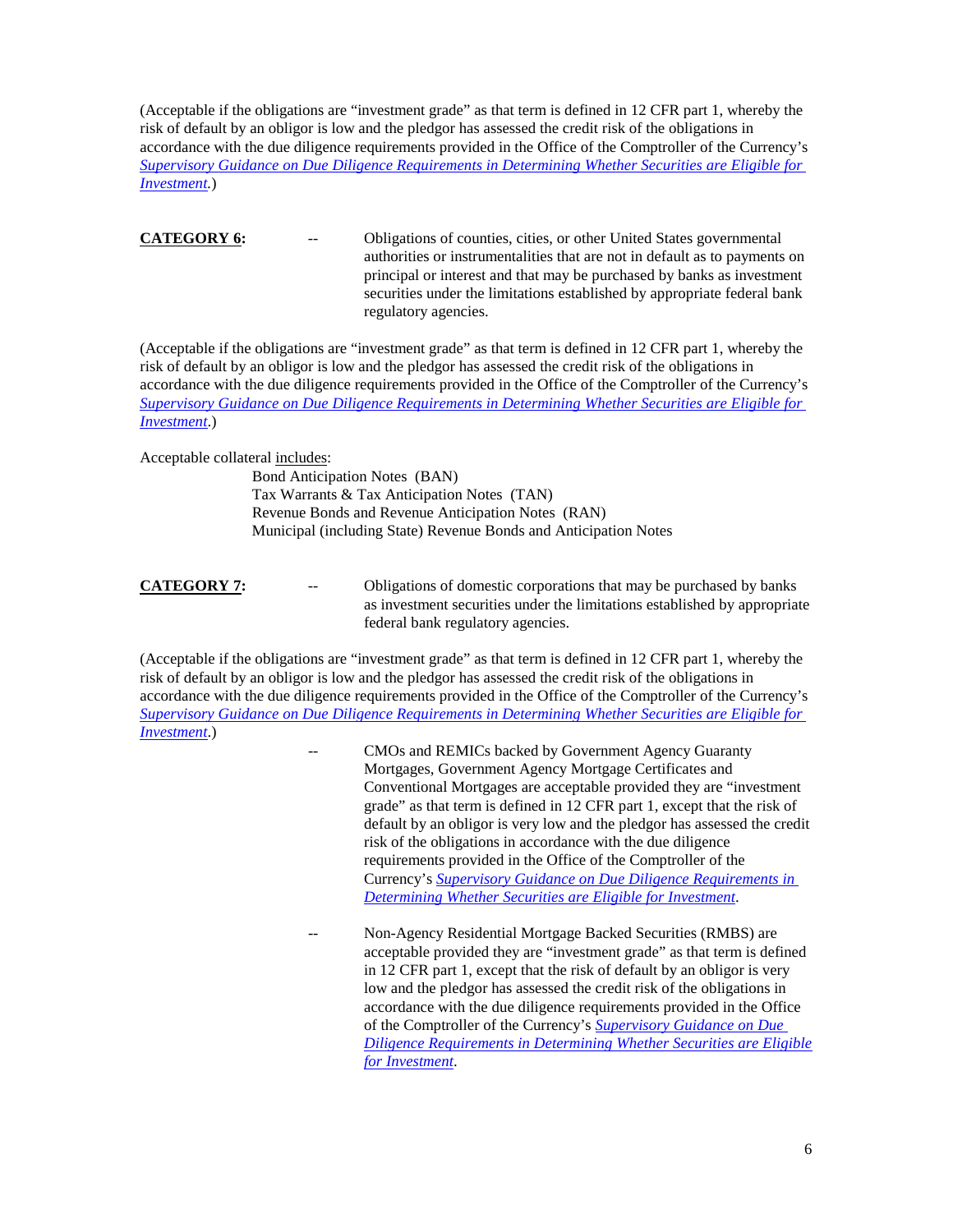**CATEGORY 8:** -- Commercial paper and bankers' acceptances are acceptable provided they are "investment grade" as that term is defined in 12 CFR part 1, except that the risk of default by an obligor is very low and the pledgor has assessed the credit risk of the obligations in accordance with the due diligence requirements provided in the Office of the Comptroller of the Currency's *[Supervisory Guidance on Due Diligence Requirements](http://www.occ.gov/news-issuances/bulletins/2012/bulletin-2012-18.html)  [in Determining Whether Securities are Eligible for Investment](http://www.occ.gov/news-issuances/bulletins/2012/bulletin-2012-18.html)*. Qualifying industrial revenue bonds are acceptable after they are approved by the Federal Reserve System at the direction of Treasury.

### Commercial Paper

Bankers' Acceptances

Industrial Revenue Bonds (IRBs)

IRBs are issued by states or local governments, but the obligor is usually the underlying corporate entity.

Security must be:

- Marketable, i.e., not contain any provision limiting its assignability or transferability; and
- Approved by the Federal Reserve System after a credit analysis.
- **CATEGORY 9:** -- Oualifying publicly issued asset-backed securities that are "investment" grade" as that term is defined in 12 CFR part 1, except that the risk of default by an obligor is very low and the pledgor has assessed the credit risk of the asset-backed securities in accordance with the due diligence requirements provided in the Office of the Comptroller of the Currency's *[Supervisory Guidance on Due Diligence Requirements in](http://www.occ.gov/news-issuances/bulletins/2012/bulletin-2012-18.html)  [Determining Whether Securities are Eligible for Investment](http://www.occ.gov/news-issuances/bulletins/2012/bulletin-2012-18.html)*.

Acceptable asset-backed securities may be backed only by the following asset sectors:

- Auto Loans
- Credit Card Receivables
- Equipment Leases
- Home Equity Loans
- Student Loans

**CATEGORY 10:** -- Qualifying publicly-issued and privately-issued U.S. residential covered bonds that are "investment grade" as that term is defined in 12 CFR part 1, except that the risk of default by an obligor is very low and the pledgor has assessed the credit risk of the covered bonds in accordance with the due diligence requirements provided in the Office of the Comptroller of the Currency's *[Supervisory Guidance on Due Diligence](http://www.occ.gov/news-issuances/bulletins/2012/bulletin-2012-18.html)  [Requirements in Determining Whether Securities are Eligible for](http://www.occ.gov/news-issuances/bulletins/2012/bulletin-2012-18.html)  [Investment](http://www.occ.gov/news-issuances/bulletins/2012/bulletin-2012-18.html)*.

Acceptable covered bond securities must be:

- Backed by performing 1-4 family residential mortgages;
- Domestically issued;
- U.S. dollar denominated; and
- Marketable (i.e., not containing any provision limiting their assignability or transferability.)